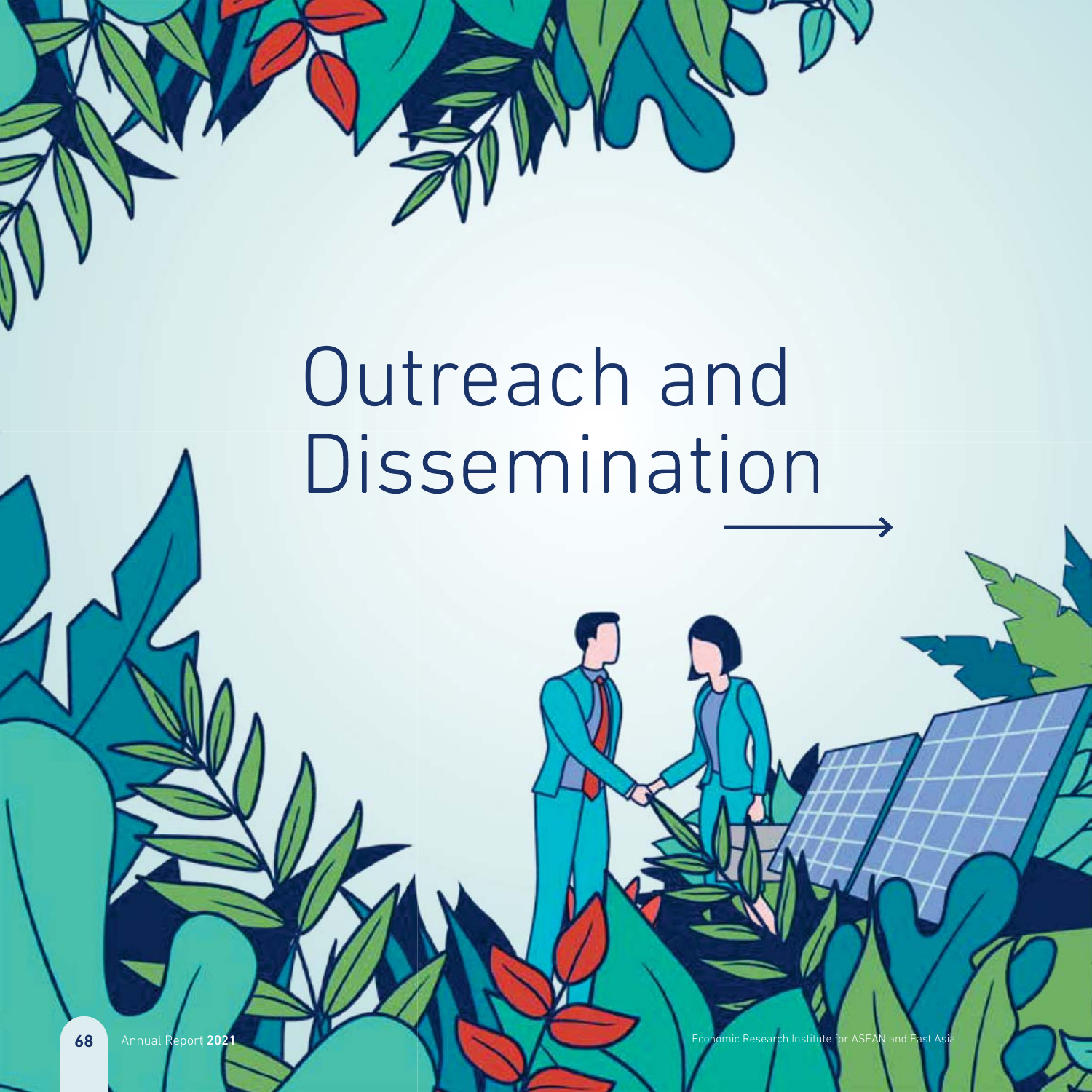# Communications

The Communications Department aims to raise ERIA's profile and continuously improve contact with stakeholders, including policymakers, academics, the media and the broader public. By taking the lead in coordinating outreach, the work of the Communications Department is spread across all research and policy projects. It works closely with SPP, the Publications Department, and CBP to ensure their outputs are disseminated to the appropriate audiences.

## i. Website, Social Media, and Online Presence

The Communications Department continued to expand its The digital outreach in FY2021 by producing content, expanding dig and updating the ERIA website, creating new pages to and highlight ERIA's participation in G20, and generating various hig promotional campaigns through social media. We continue pro to offer all of our publications for free through Google Scholar. Some of our publications are also featured on the Sch Asia Development Bank Institute website 'Think Asia', ADB Asi SEADS website, UNCTAD E-trade for All, and the World SEA Economic Forum 'Strategic Intelligence platform'. Eco

## ii. ASEAN Insights Podcast

Podcasting is a highly effective platform for disseminating Pod research findings, policy recommendations, and opinions. res At the end of 2021, the communications team launched ASEAN Insights, ERIA's first podcast series. These are AS short, informal interviews with ASEAN and East Asian sho experts about their current work or comments on exp trending issues. tre

#### iii. Videos

Videos have become an increasingly important tool to promote specific projects, explain outcomes, and educate people on specific issues. ERIA uses them in social media, on its website, and at events to provide succinct and engaging content that draws people in to ERIA's research and helps them understand key issues and recommendations. In FY2021, the department created 150 videos, mostly of ERIA events.

## iv. Media Relations and Coverage

Media is one of the core channels through which ERIA disseminates its research findings, policy recommendations, and news of its achievements. ERIA's engagement with the media in 2021 included hosting the annual Editor's Roundtable, virtually for the second time. ERIA is in constant contact with the media across ASEAN and East Asia, fielding questions from journalists on a range of issues and responding to their requests for interviews. An understanding of ERIA's research as well as knowledge about politically sensitive topics guides the responses. The Communications Department works with editors to place ERIA op-eds and to distribute press releases.

Some key numbers from 2021 include the following:

- Total media exposure: 269 articles in 110 news outlets.
- Op-eds: 69 titles, published 100 times across 22 media.

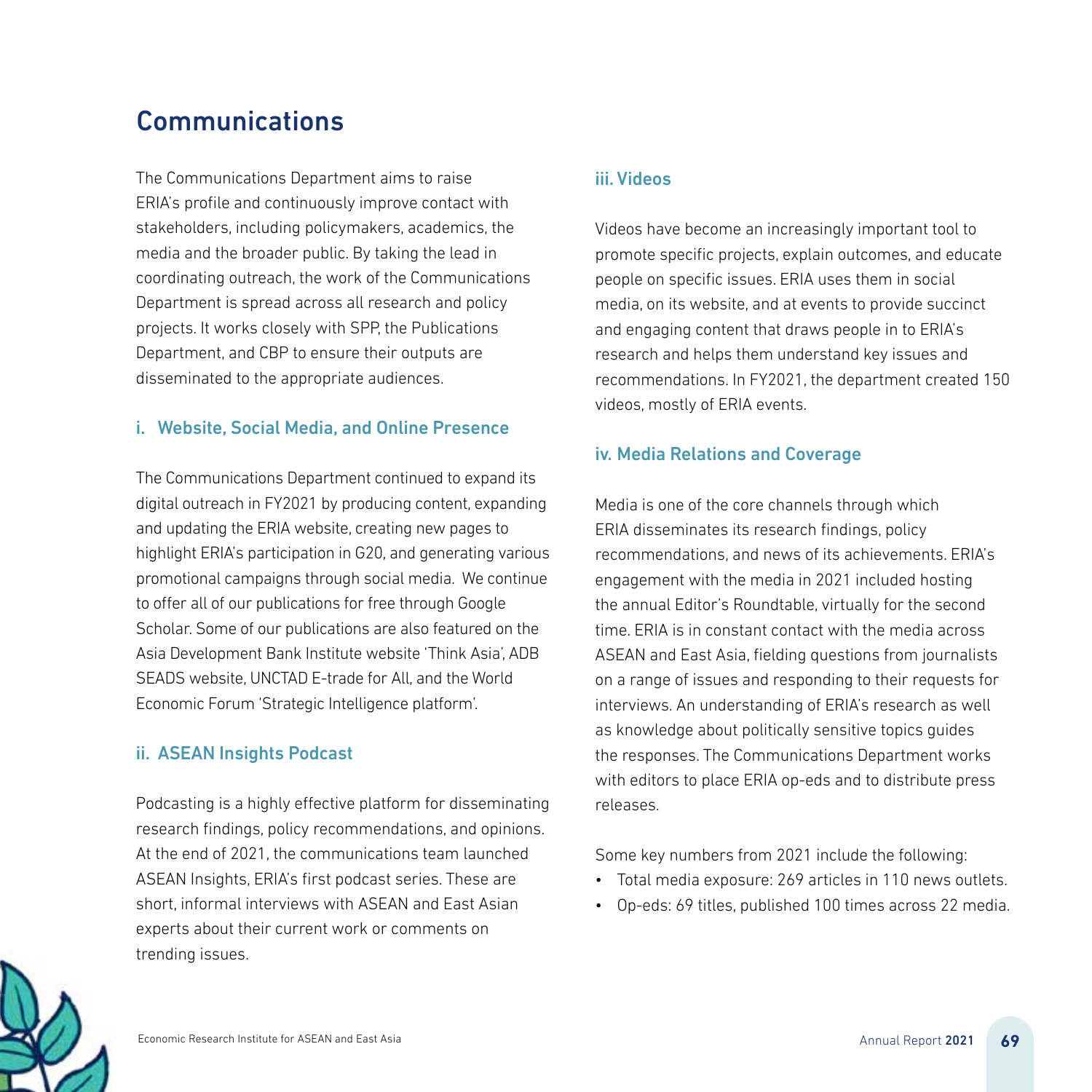## v. Increasing Capacity for Online and Hybrid **Events**

After the first year of managing and hosting events online, the department has become more efficient and sophisticated. It often provides technical guidance to its partners when co-hosting events. It has produced training materials, guidelines, and templates for partners and speakers and has conducted in-house trainings regularly. Events continue to grow in number of participants and, in some cases, have been live-streamed on social media channels. The department has observed a significant increase in the amount of engagement between audience and speakers, usually during the Q&A sessions. This is, in part, due to increased comfort level for the participants but also because ERIA has new programmes such as RKC-MPD, healthcare, and E–S–I, which are more accessible as topics to the public.In 2021, the department started hosting more hybrid events, mixing in-person events with online events. It has also developed a plan for larger hybrid events in the future involving the creation of a new set up for its meeting rooms and purchasing new audio-visual equipment.

#### vi. Partner Relations

In 2021, the Communications Department worked with the US Library of Congress to identify 223 ERIA publications that would be added to the library's collections. The department also met with representatives of USAID–Indo Pacific Hub, United States Trade Representative, US Department of Commerce, US State Department, The Asia Foundation, French Institute for International Relations, OECD (Paris), Asia House (London), American Chamber of Commerce Asia Pacific, Center for Strategic and

International Studies, US Institute for Peace, Asia Society, Foreign Policy Community of Indonesia, and others.

#### vii. Global Go-To Think Tank Ranking

As in previous years, the Communications Department supported the Global Go-To Think Tank Program by participating as a member of the planning committees for the Global Think Tank Summit and Asia Think Tank Summit. The department was able to secure high-level speaking roles at the Global Think Tank Summit where ERIA was represented by Ms Lydia Ruddy, director of communications and special advisor for US–ASEAN affairs; The Asia Think Tank Summit, where Dr Antonio Villanueva, senior advisor of ERIA on healthcare policy, delivered the opening remarks; and at the Think Tank Talent for the Future Forum in Dubai. ERIA's Healthcare Unit was included in the Global Go-To Think Tank Rankings Survey for the first time.

#### Table 1: Social Media Figures

|          | <b>Campaign</b> | <b>Impression</b> |
|----------|-----------------|-------------------|
| Facebook | 238             | 78,888            |
| LinkedIn | 223             | 197,492           |
| Twitter  | 279             | 224,794           |

|          | <b>Followers</b> | % Increase |
|----------|------------------|------------|
| Facebook | 4.651            | $+8.9%$    |
| LinkedIn | 4,335            | $+57%$     |
| Twitter  | 1,767            | $+14.5%$   |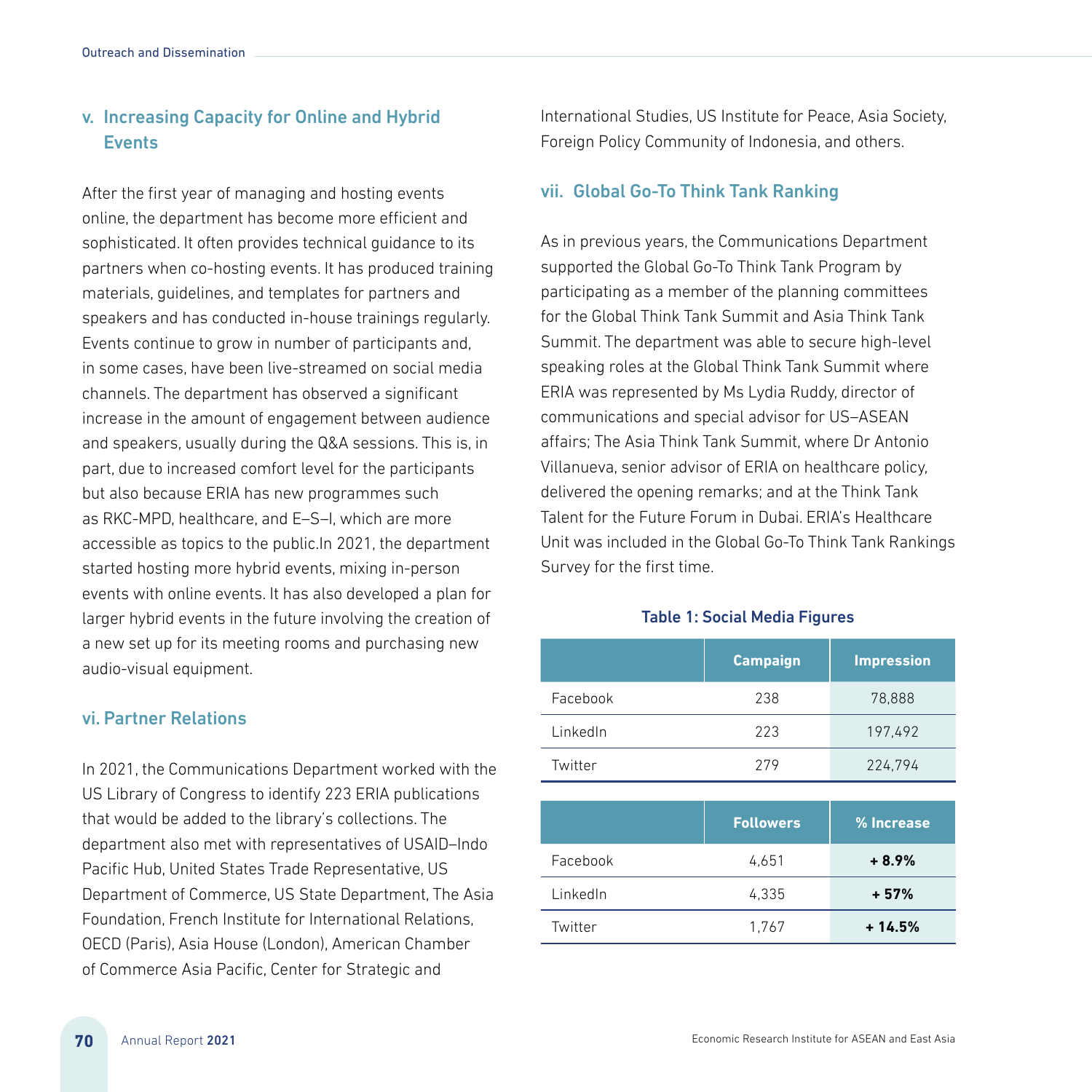#### xiii. Communications Publications

Event Reports is a category of publication developed in 2020 as part of the ASEAN on Point public forums to summarise key policy recommendations from the forums. In FY2021, other departments and events also started producing event reports. ERIA Frames, ERIA's electronic subscription newsletter, was distributed regularly to over 10,000 contacts. Every year, the Communications Department produces a compilation of summaries of ongoing research projects. The department has also created several op-eds and guided others in the drafting of op-eds and policy briefs.

#### ix. Communications Department Events

Events are one of the key modes through which ERIA's research and policy recommendations engage key stakeholders. Increasingly, the Communications Department has been organising and hosting a wide

range of roundtables, discussions, and briefings to highlight the work of ERIA's experts. In FY2021, it continued ASEAN on Point in partnership with the ASEAN Secretariat to address issues of importance to ASEC by providing a platform for public input and engagement. Each event produces a video of the webinar and an event report that includes policy recommendations.

#### x. Knowledge Management

ERIA's research and expertise require a high level of organisation so that publications and information can be easily accessed. To that end, the Communications Department manages the library of in-house publications as well as external newspapers and publications that researchers can use as reference materials. The department also maintains an archive of ERIA events housed physically and digitally in the Information Centre.

# Publications

In FY2021, ERIA produced 18 key reports related to the COVID-19 pandemic that can be found online at: https:// www.eria.org/research/topic/covid-19

In FY2021, ERIA published 26 research project reports; 62 discussion papers; and seven policy briefs. Most of ERIA's publications in FY2021 included updates for developments due to the COVID-19 pandemic.

ERIA produced a total of nine books in FY2021, four of which as sole publisher:

- Coping with Rapid Population Ageing in Asia
- Impact of the ASEAN Trade in Goods Agreements (ATIGA) on Intra-ASEAN Trade
- 13th Asia-Europe Meeting (ASEM) Summit (also translated into Khmer)
- Rethinking Asia's Low-Carbon Growth in the Post-Covid World: Towards a Net-Zero Economy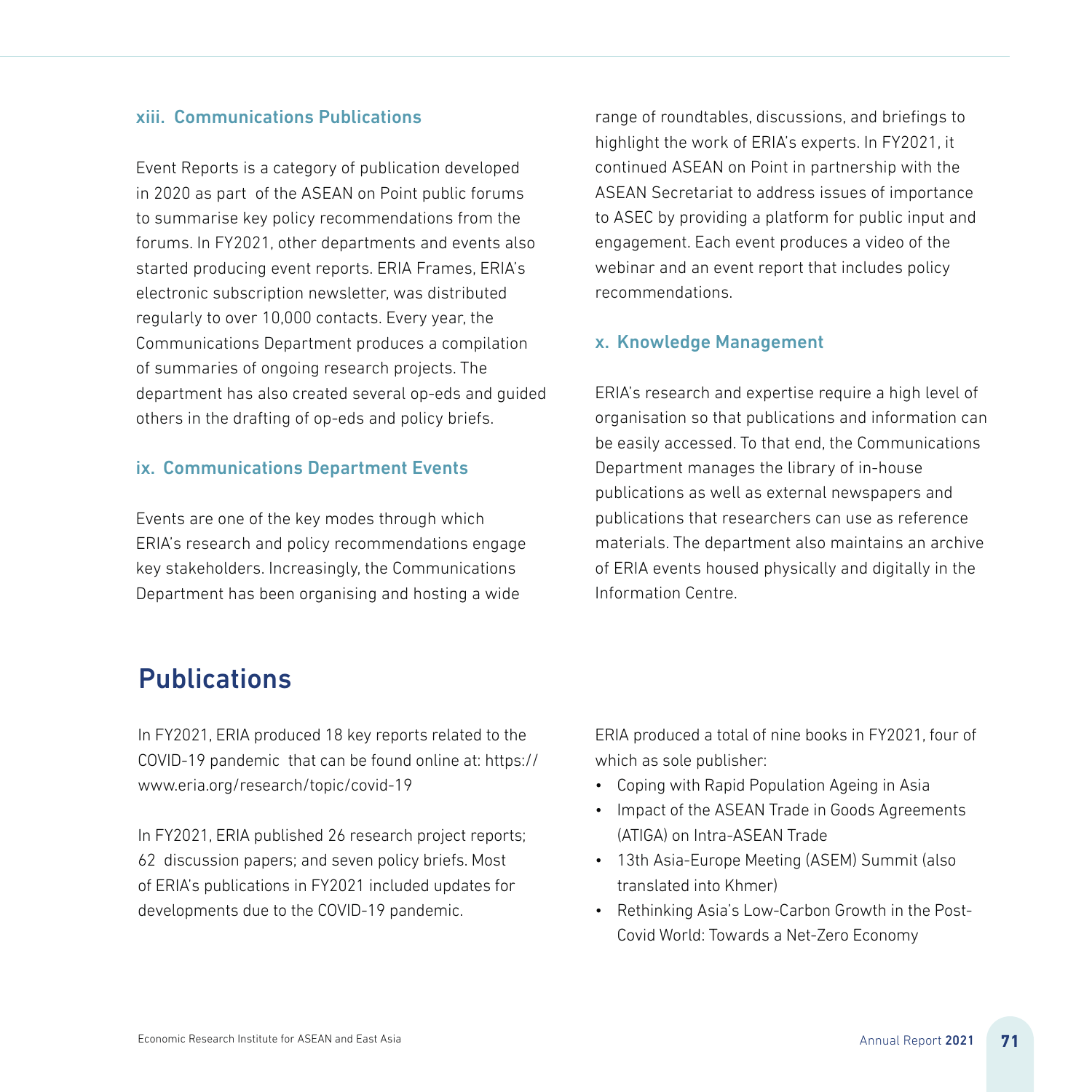The Institute also continues to promote and expand its research by publishing with first-rate global publishers and in FY2021 ERIA co-published five books:

- Globalisation and its Economic Consequences: Looking at APEC Economies (with Routledge)
- Intellectual Property Rights and ASEAN Development in the Digital Age (with Routledge)
- COVID-19 in Indonesia: Impacts on the Economy and Ways to Recovery (with Routledge)
- Energy Sustainability and Climate Change in ASEAN (with Springer)
- Handbook on East Asian Economic Integration (with Edward Elgar)

# Planning and Coordination Department

Similar to the last year, the Planning and Coordination Department has been focusing its works to ensure the communication and collaboration between ERIA and its main stakeholders remains intact. Due to the ongoing pandemic, FY2021 marked the second year in which it played a role in facilitating ERIA's collaboration with the Governing Board (GB) members who represented the 16 ERIA member countries, the Secretary-General of ASEAN, Academic Advisory Council (AAC) members, and Research Institute Network (RIN) members, related to the preparation and implementation of their annual meetings which were conducted virtually. The Ambassadors Meeting of ERIA Member States and Dialogue Partners were also conducted virtually for the first time since the start of the pandemic. These meetings were successfully conducted in collaboration with the Communications Department.

The annual institutional meetings discussed how ERIA can play an active role in responding to the aftermath of COVID-19 and support the region's recovery especially in understanding the future of Southeast and East Asian integration more deeply. Continuing the dissemination

of ERIA reports and publications to the GB members, AAC members, RIN members and Ambassadors of ERIA member states and Dialogue Partners, ERIA's publications were distributed both digitally and by post to keep the main stakeholders updated about ERIA's research and activities.

The Planning and Coordination Department is also in charge of organising ERIA's seminars and symposia, which aim to (i) contribute to the Chair of ASEAN; (ii) advocate findings for research where ERIA was involved, (iii) seek inputs from academia as requested by senior government officials in the region, and (iv) promote ERIA as an international organisation with a crucial role in East Asian integration. Unfortunately, most of the outreach events were cancelled or held online due to the pandemic, but the ERIA–YNG Social Impact Idea Competition (EYIC) was hosted in collaboration with Young President Organization (YPO) Next Generation Japan (YNG Japan) for the very first time. Twenty-nine young entrepreneurs with a passion for developing innovative solutions to solve social problems came head-to-head virtually last August and presented their